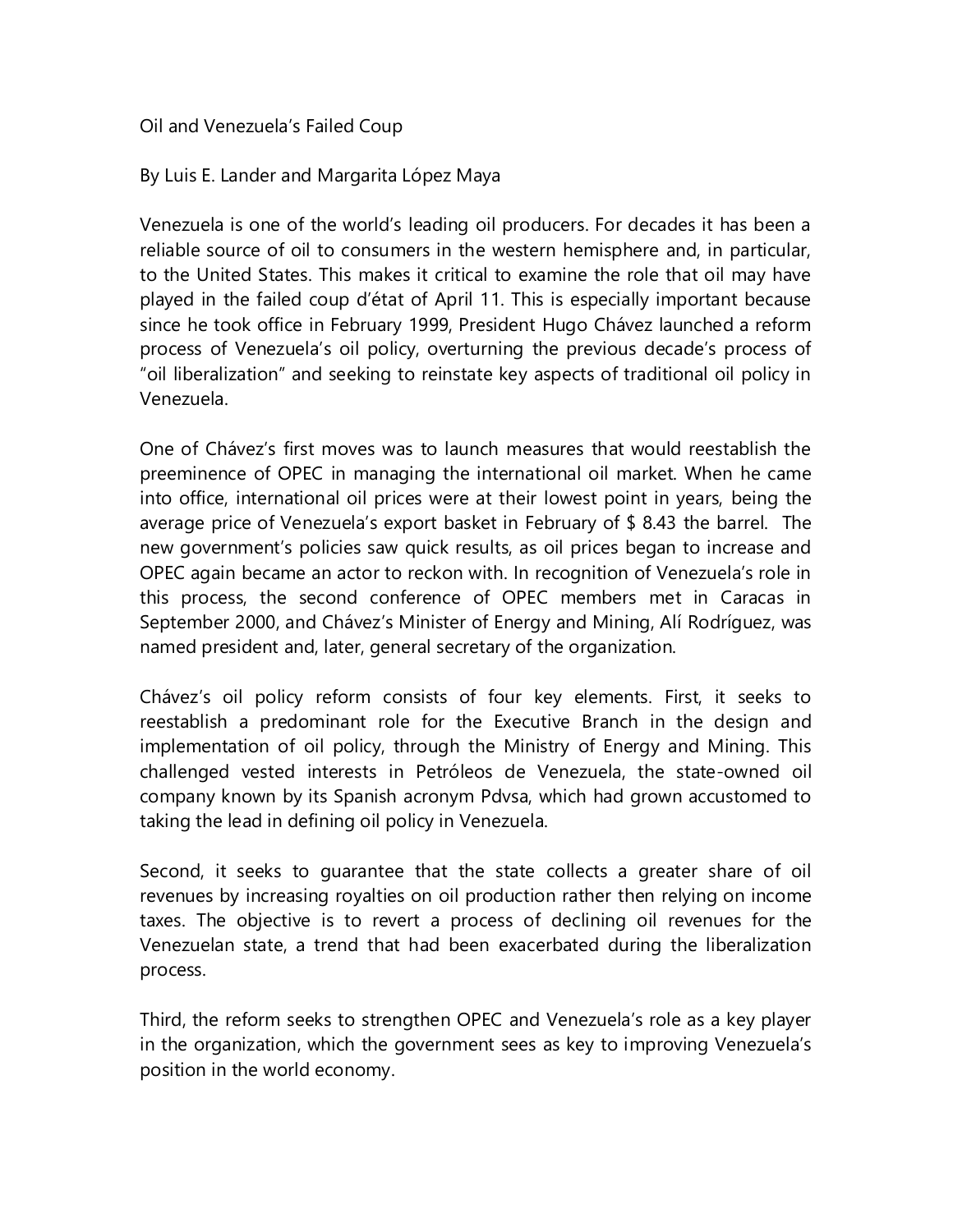Finally, while not negating the role of the private sector in the oil industry, the reform process aims at stopping the trend toward the privatization of Pdvsa.

It is these latter two factors that, in our view, generated a great deal of tension between the Chávez government and the U.S. government, which we will discuss further below.

Despite the coherence of these reforms, the Chávez government has committed numerous mistakes in implementing them. The two laws passed to set the reform process in motion were essentially removed from public debate, and the government failed to build public support for them. In addition, in three years Chávez has named five presidents to lead Pdvsa, generating insecurity among the company's top management and workers. The naming of a new board of directors with Gastón Parra as president in February 2002 led to an open confrontation between the government and Pdvsa's top management, who alleged that by sidestepping the meritocracy, Chávez was violating the traditional criteria for naming the members of the company's board of directors. This led the Pdvsa leadership to call a strike that was backed by the country's key workers' and business federations, and that served as the platform for the attempted coup of April 11.

Behind this is, of course, a struggle for power. By refusing to cede its power over oil policy, the Pdvsa leadership was demonstrating its unwillingness to accept the government's decision to return control of oil policy to the Ministry of Energy and Mining. Pdvsa had become "a state within a state," and its top leaders were committed to block the reforms from altering this situation.

This led Pdvsa to play a key role in the events of early April that culminated in the failed coup d'état. The conflict over the company's leadership served as a justification to launch a general strike. The protest march programmed by the opposition on April 11 was supposed to end at the headquarters of Pdvsa in the district of Chuao, where the protest leaders irresponsibly decided to continue their march to the government palace with the explicit objective of "getting rid of Chávez."

Oil policy was central to the agenda of the short-lived interim government. The interim "president," Pedro Carmona Estanga, reinstated the previous president of Pdvsa, who had opposed the reform process and who promised to aggressively seek to recover Venezuela's market share, which would have led to a confrontation with OPEC and the subsequent weakening of the organization.